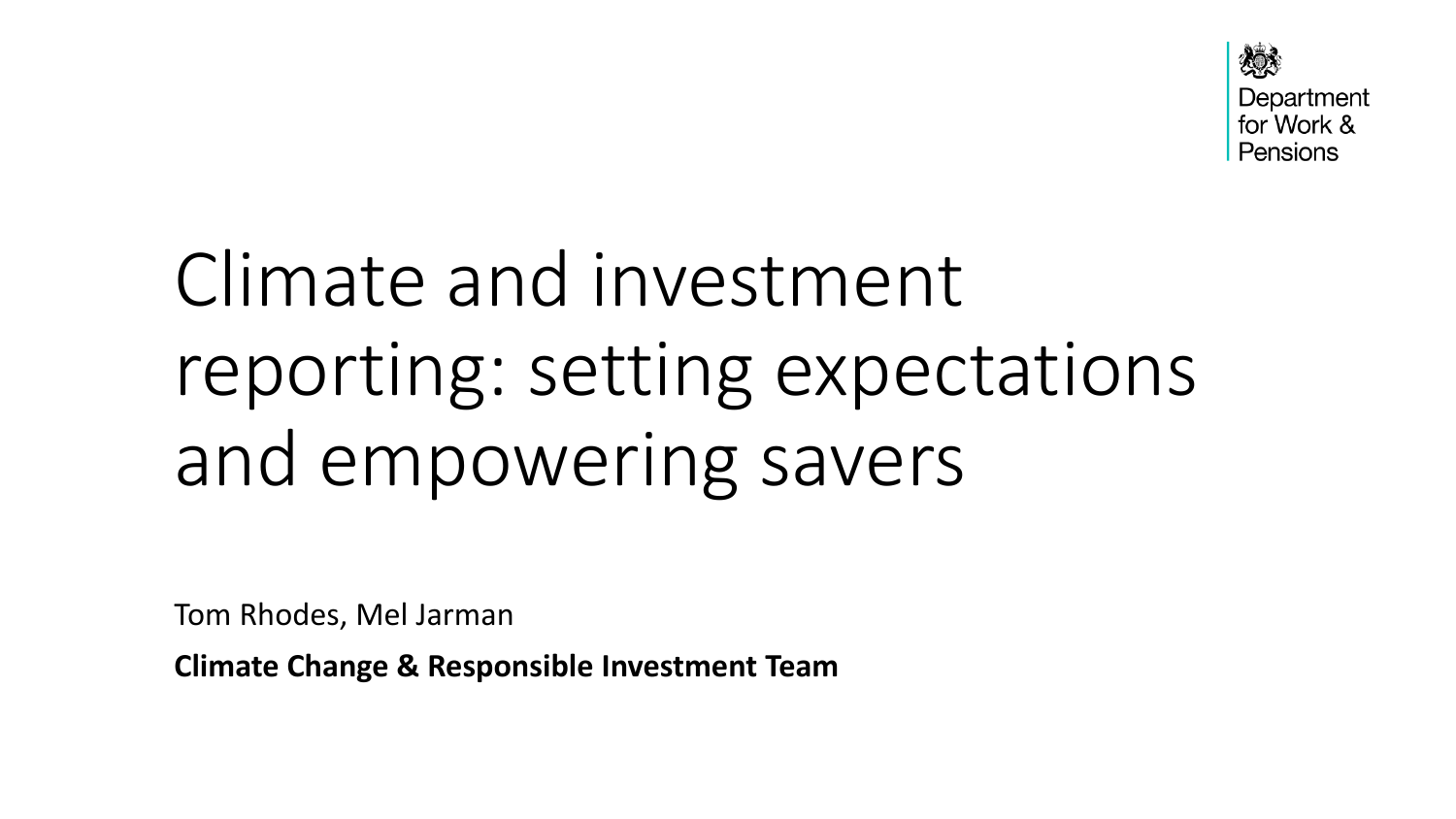

# Chapter 1: Measuring and reporting Paris alignment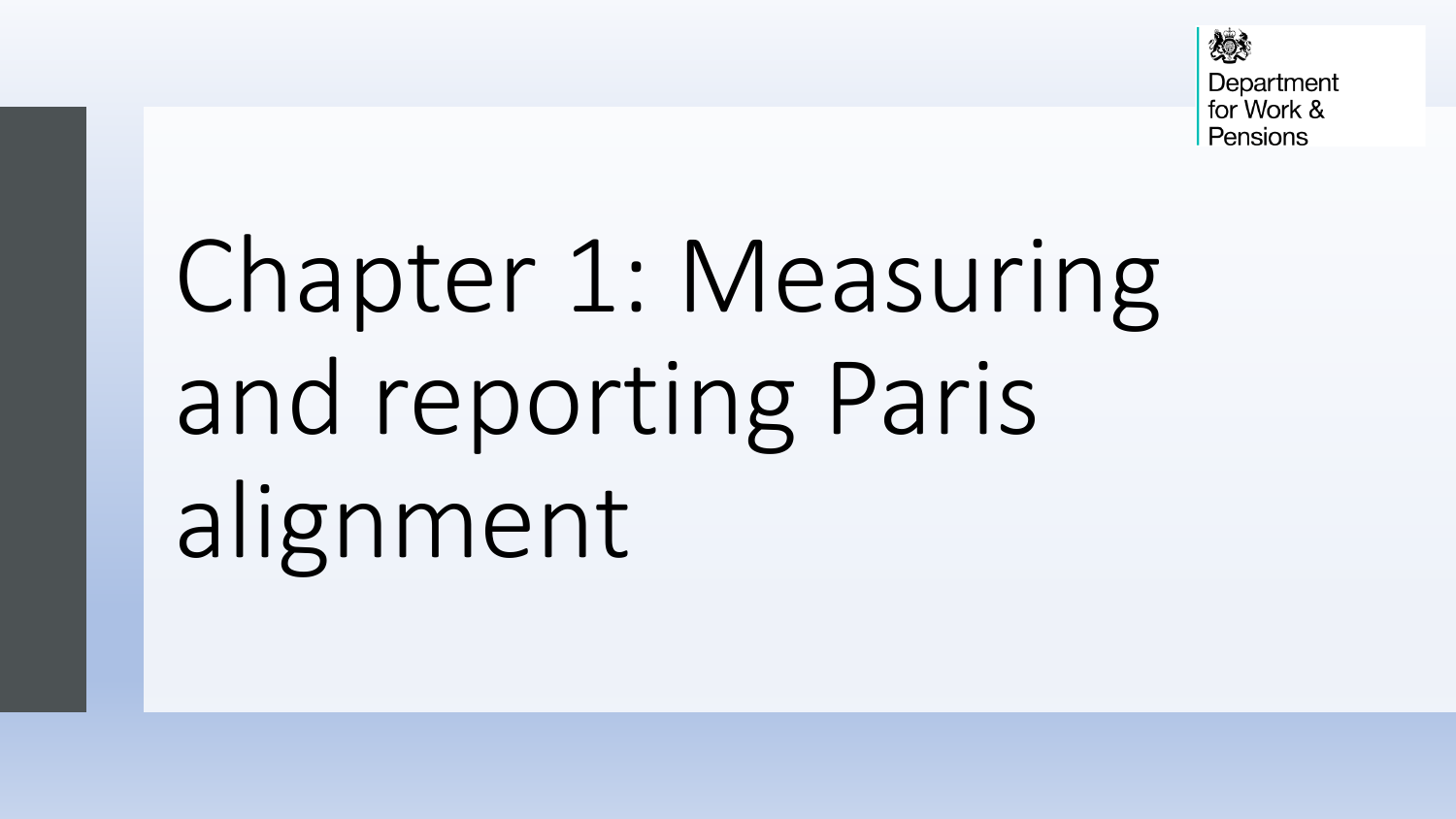## Summary of our proposals



#### **A 4th climate metric**

- Amend the **Climate Change Governance and Reporting Regulations 2021** to require trustees to measure, as far as they are able, and then report a portfolio alignment metric
- The metric would give the alignment of the scheme's assets with the climate change goal of limiting the increase in the global average temperature to 1.5˚C above pre-industrial levels.

#### **Scope and Timing**

- Applies to all trustees who are subject to the Climate Change Governance and Reporting Regulations 2021.
- Occupational schemes with £1bn+ assets and Authorised Master Trusts – governance duties from Oct 2022
- No phased roll-out
- Falling out of scope the same as with existing metric requirements

#### **Extending the range of additional metrics**

- Update the existing Statutory Guidance *Governance and reporting of climate change risk: guidance for trustees of occupational schemes -* to add the 'Additional Climate Change Metrics' and remove portfolio alignment
- These additional metrics are taken from the TCFD's updated 'Metrics, Targets, and Transition Planning' document.

#### **Disclosure and Penalties**

- The metric would be reported as part of the scheme's TCFD report - published on a freely accessible public website.
- Paris alignment measuring and reporting would be subject to the compliance regime set out in the Climate Change Governance and Reporting Regulations and not to any separate enforcement provisions.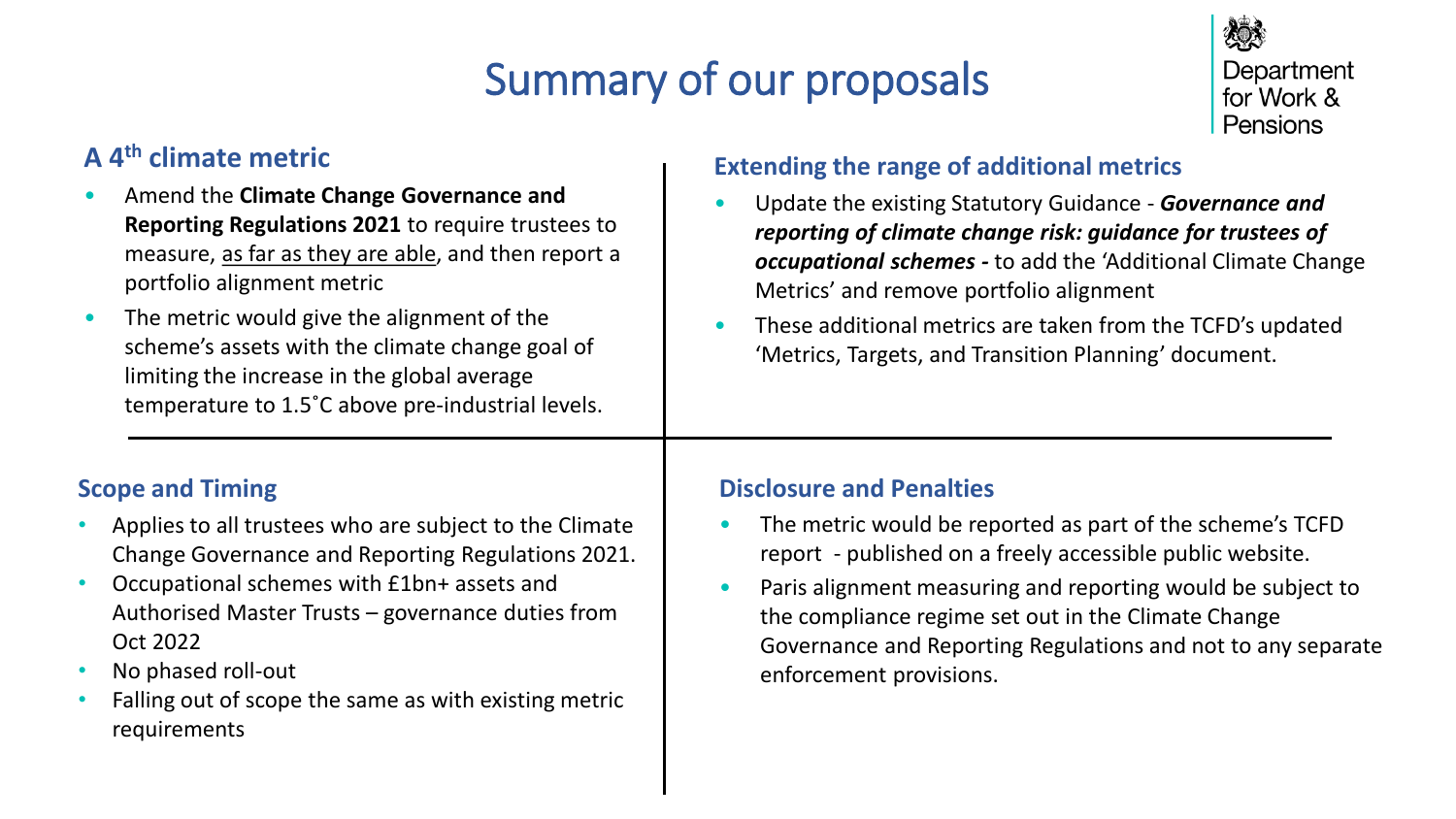

## Policy rationale: Why now?

- Signalled intention in 2020
- See this as final part of our TCFD package
- Net zero targets need to be assessed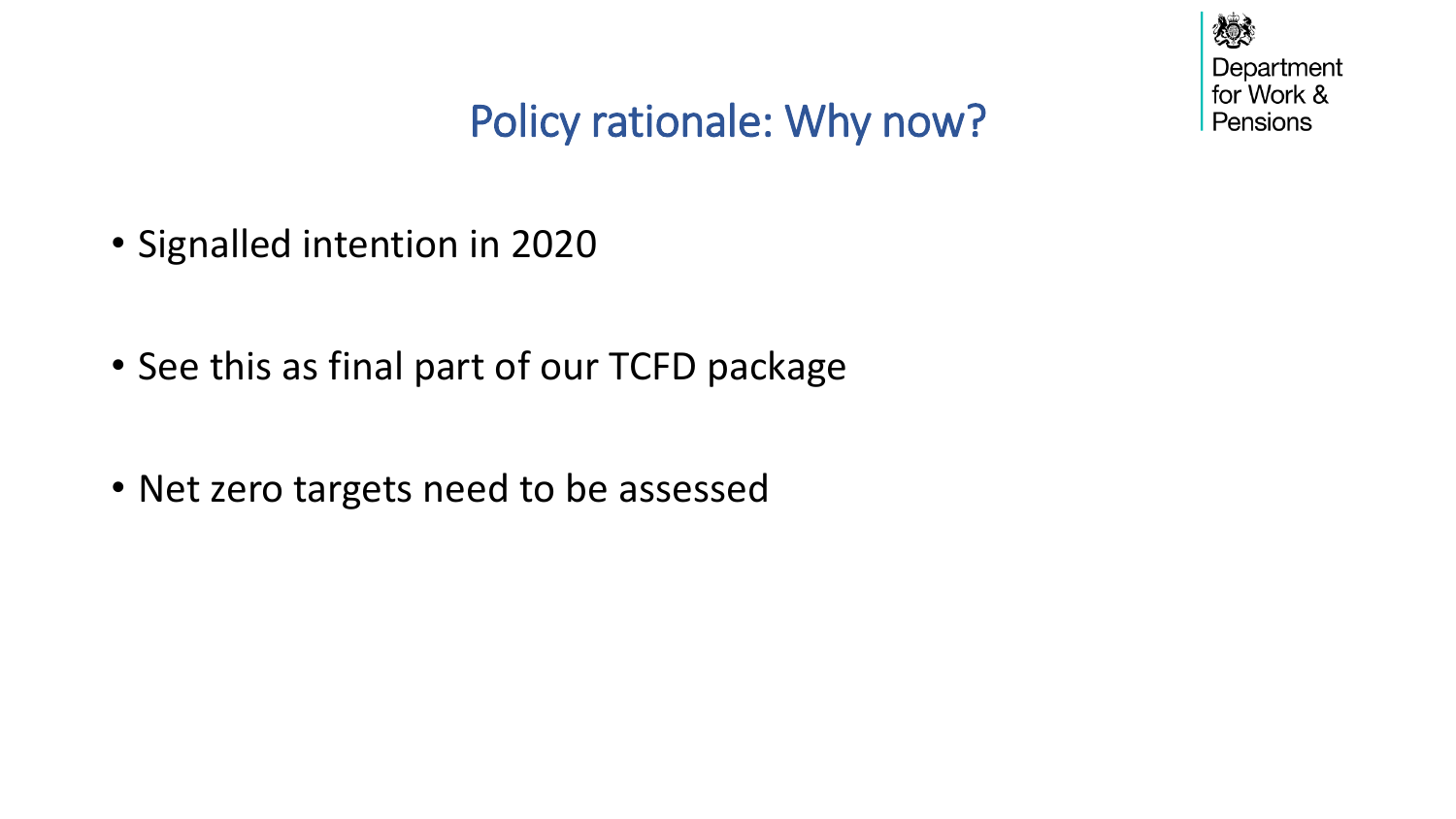

Department for Work & Pensions

"We propose requiring schemes to calculate and report a metric setting out the extent to which their investments are with a goal of pursuing efforts to limit the global average temperature increase to 1.5˚ C above pre-industrial levels."

- Recognises, global shift in focus to net zero emissions by 2050
- Scientific consensus around the impact of climate change, as set out in the IPCC's report.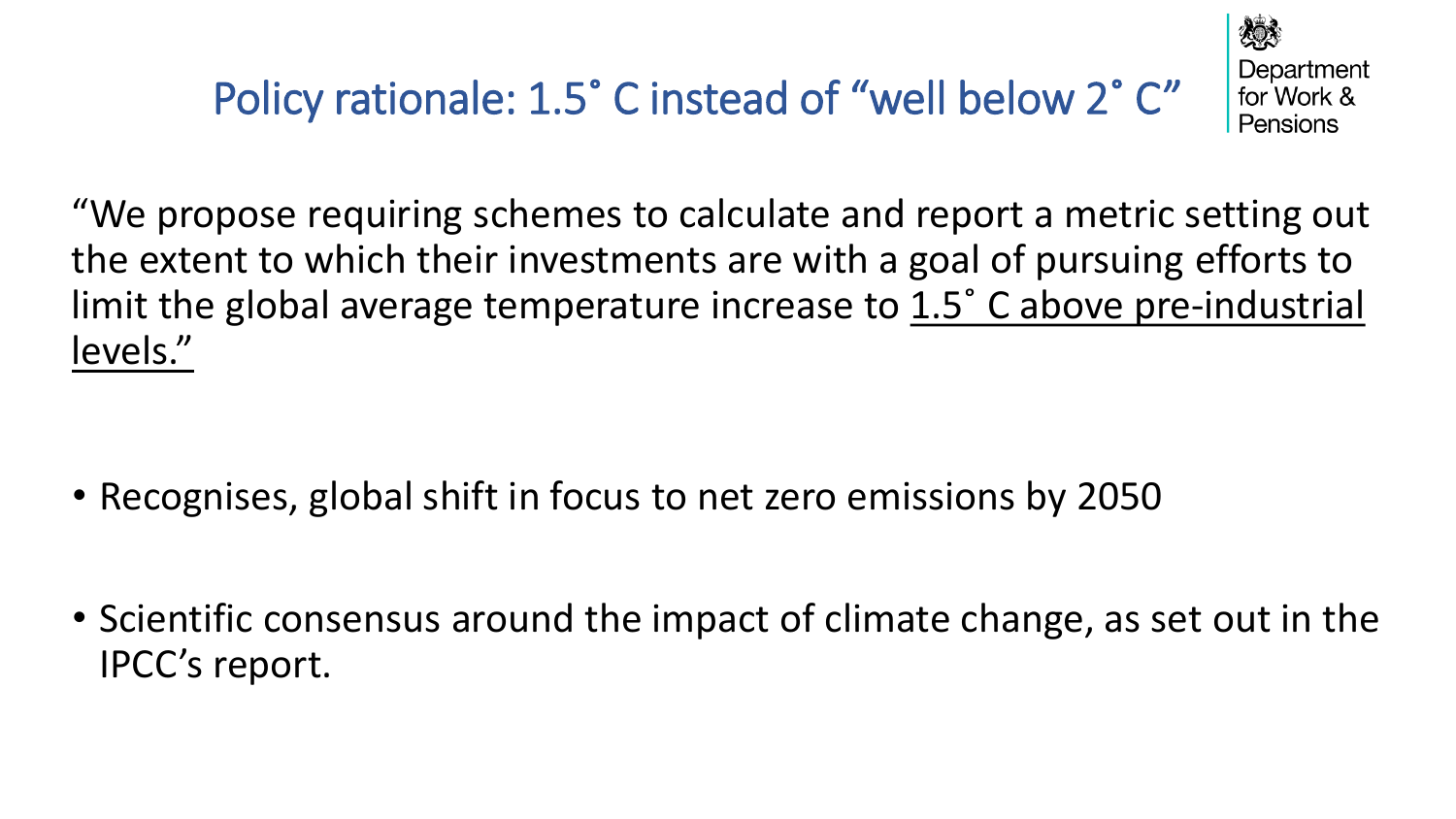

## Policy Rationale: methodological flexibility

- Binary, Benchmark Divergence, Implied Temperature Rise (ITR)
- Aligning with TCFD 'Guidance on Metrics, Targets and Transition plans (2021)'
- Approach will be under review.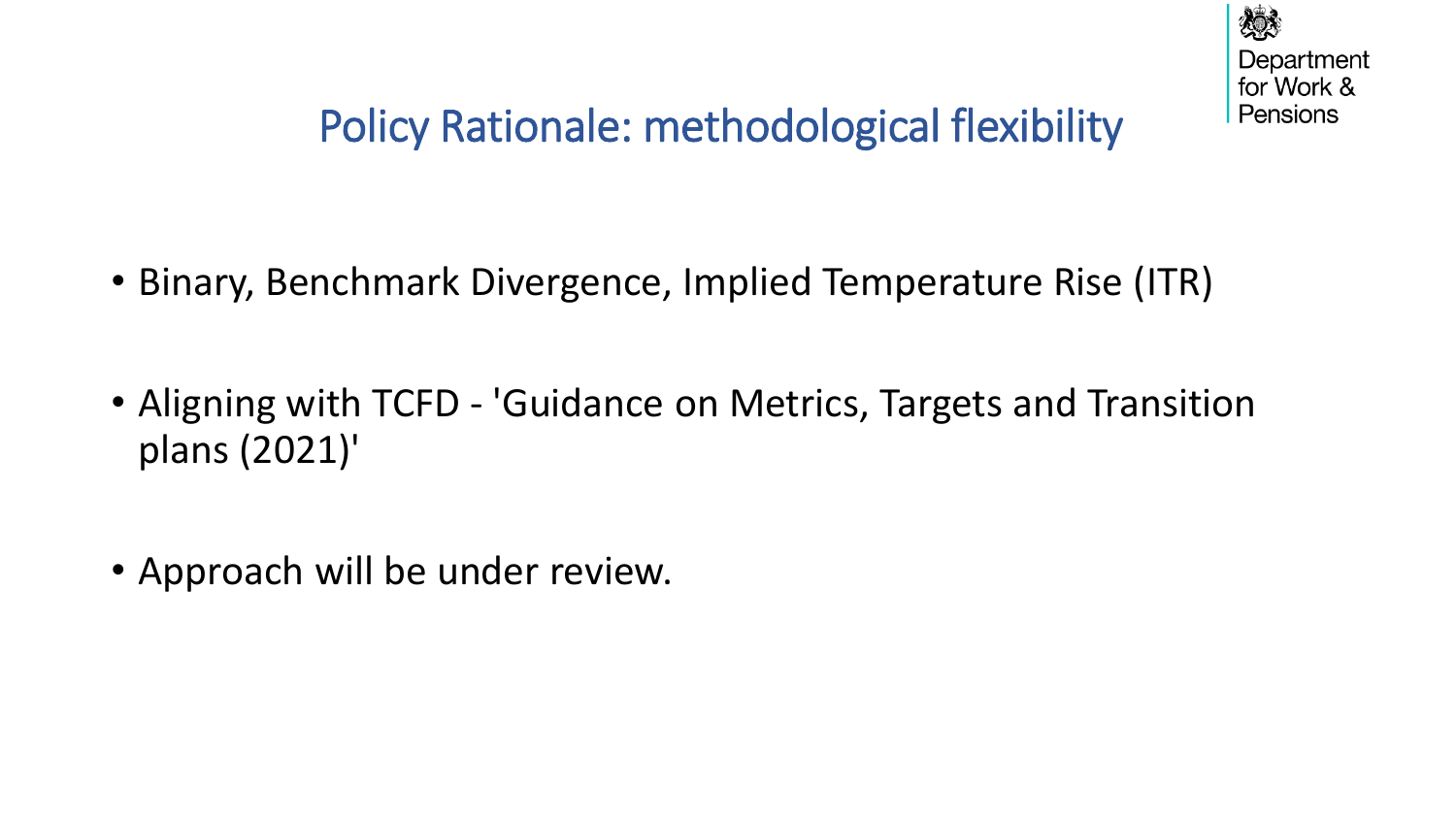## Do we have the data?



- Full data coverage not a reality, but not a reason to delay.
- Tools available, many open source
- FCA's proposal to update their rules for fund managers
- 'As far as they are able'
- Statutory Guidance setting clear expectations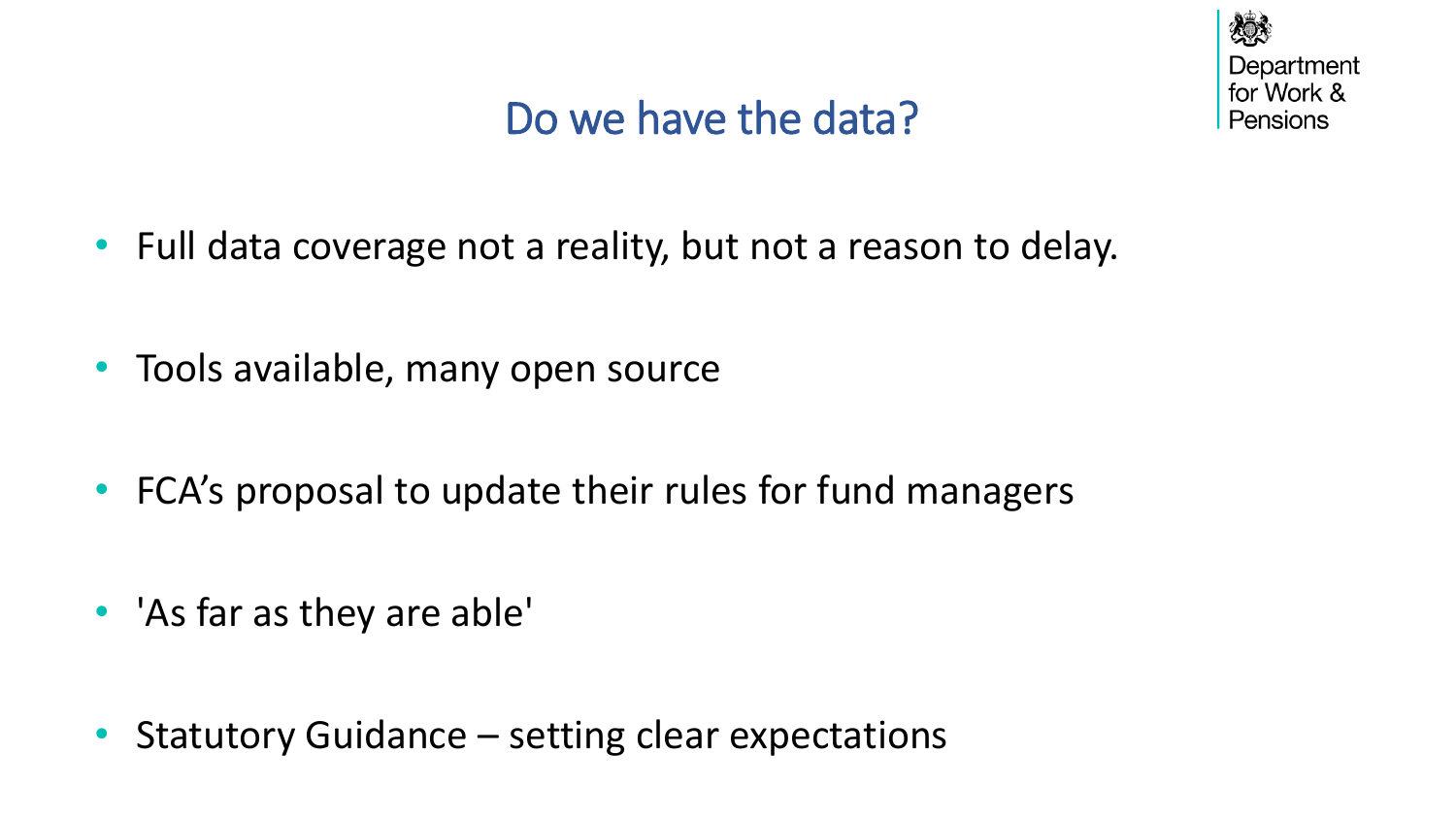

## **Benefits to pension schemes and their savers**

### **Schemes:**

- measuring progress against net zero commitments
- assessing transition risk 'what gets measured gets managed'
- inform stewardship and voting activities

#### **Savers:**

- helping to delivering long term value
- potential to be impactful communication tool
- creating a new system of accountability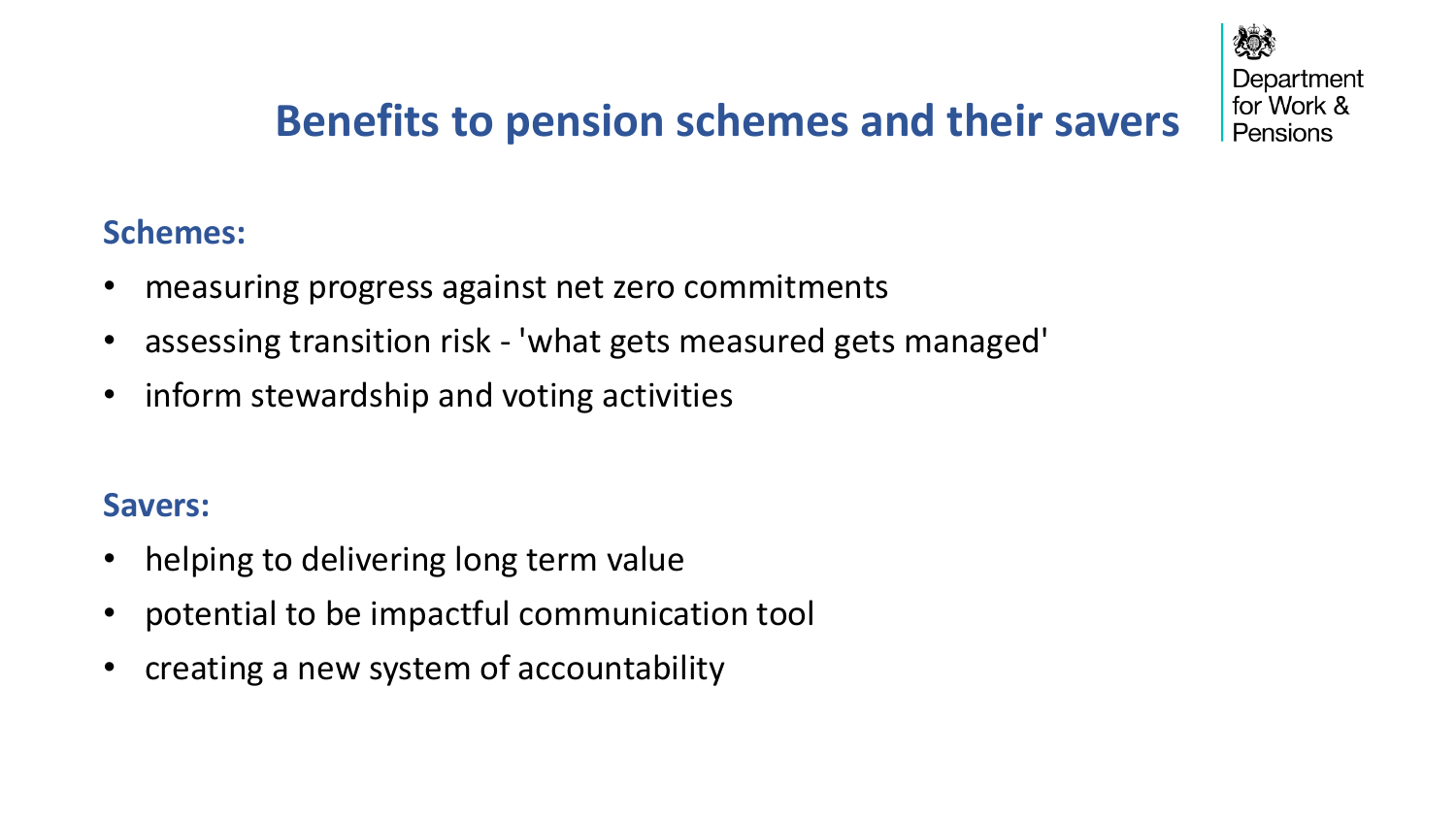

## Chapter 2: Stewardship and the implementation report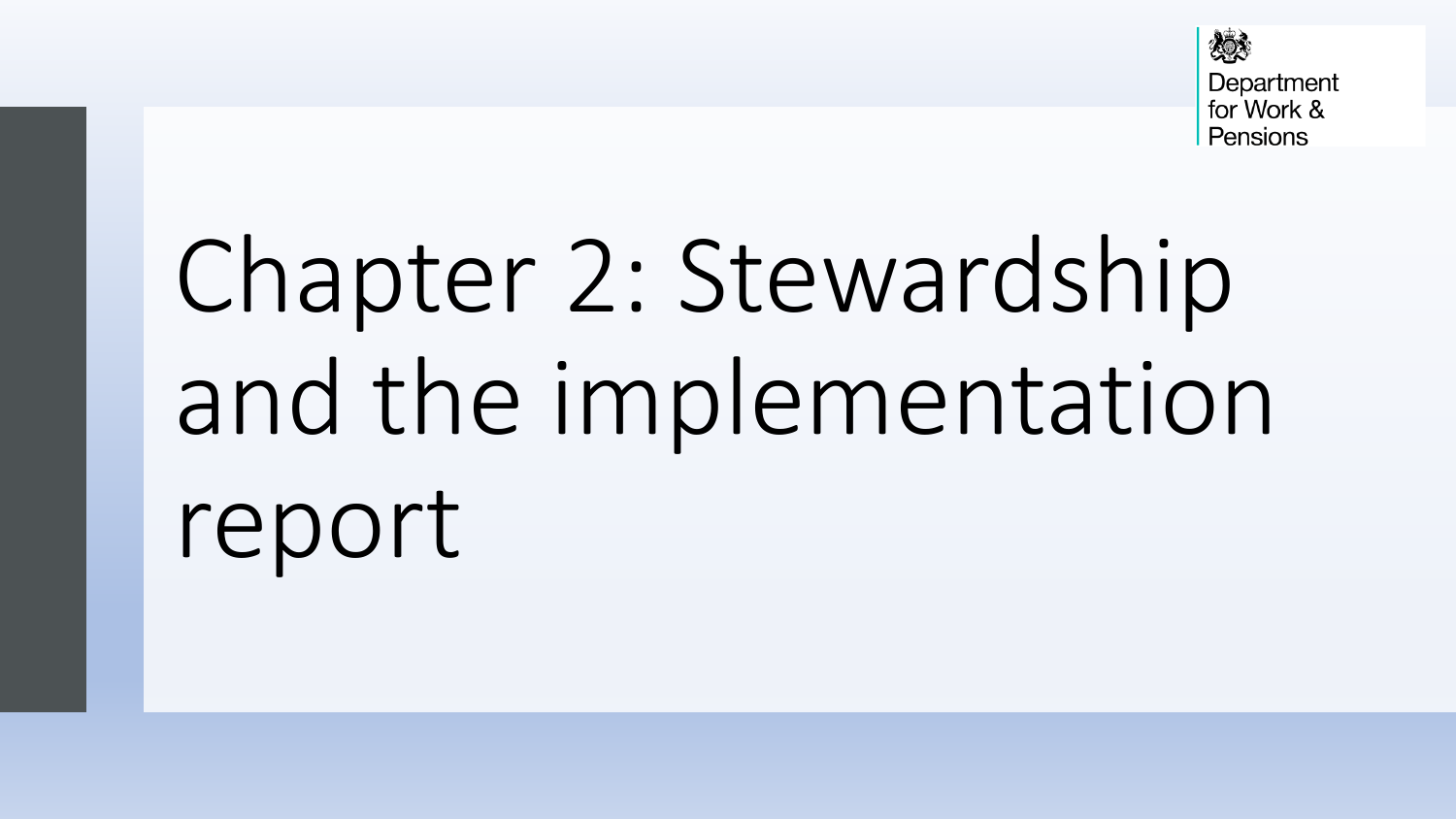## **Background to draft stewardship guidance**

#### **Stewardship-related duties**

- Trustees must understand and consider **ESG factors and stewardship approaches**
- Trustees of schemes have to state policies via the **Statement of Investment Principles**
- Trustees have to report via an annual published **Implementation Statement**

**Why produce the draft guidance?**

- Give **clarity**
- Support **effective stewardship**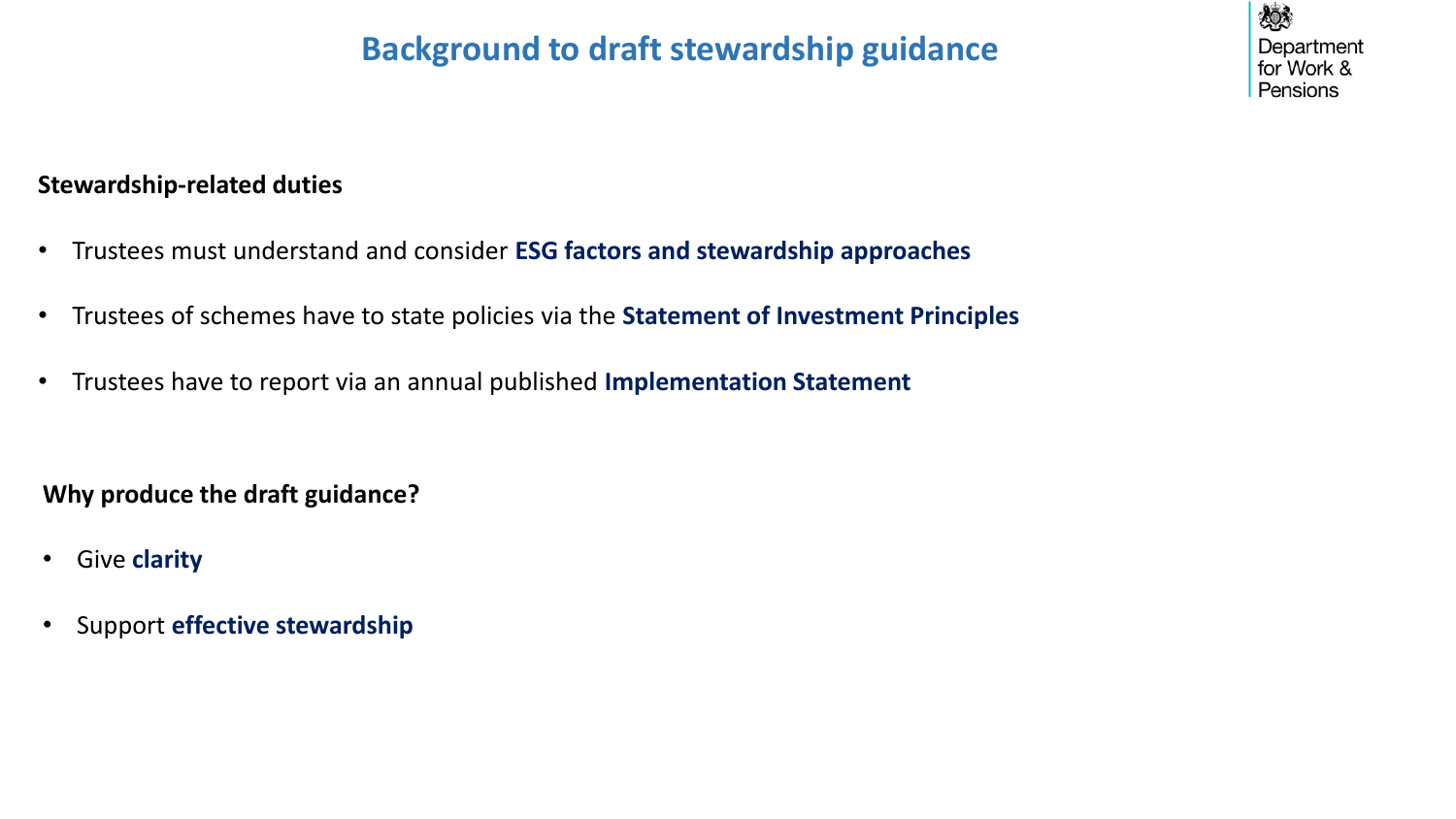

| $\mathbf 1$             | <b>Improve the quality of SIP policies</b>                 |
|-------------------------|------------------------------------------------------------|
| $\overline{2}$          | Develop best practice for IS reporting                     |
| $\overline{\mathbf{3}}$ | Allow schemes to use disclosures from other frameworks     |
| 4                       | Improve consistency across schemes' reporting and practice |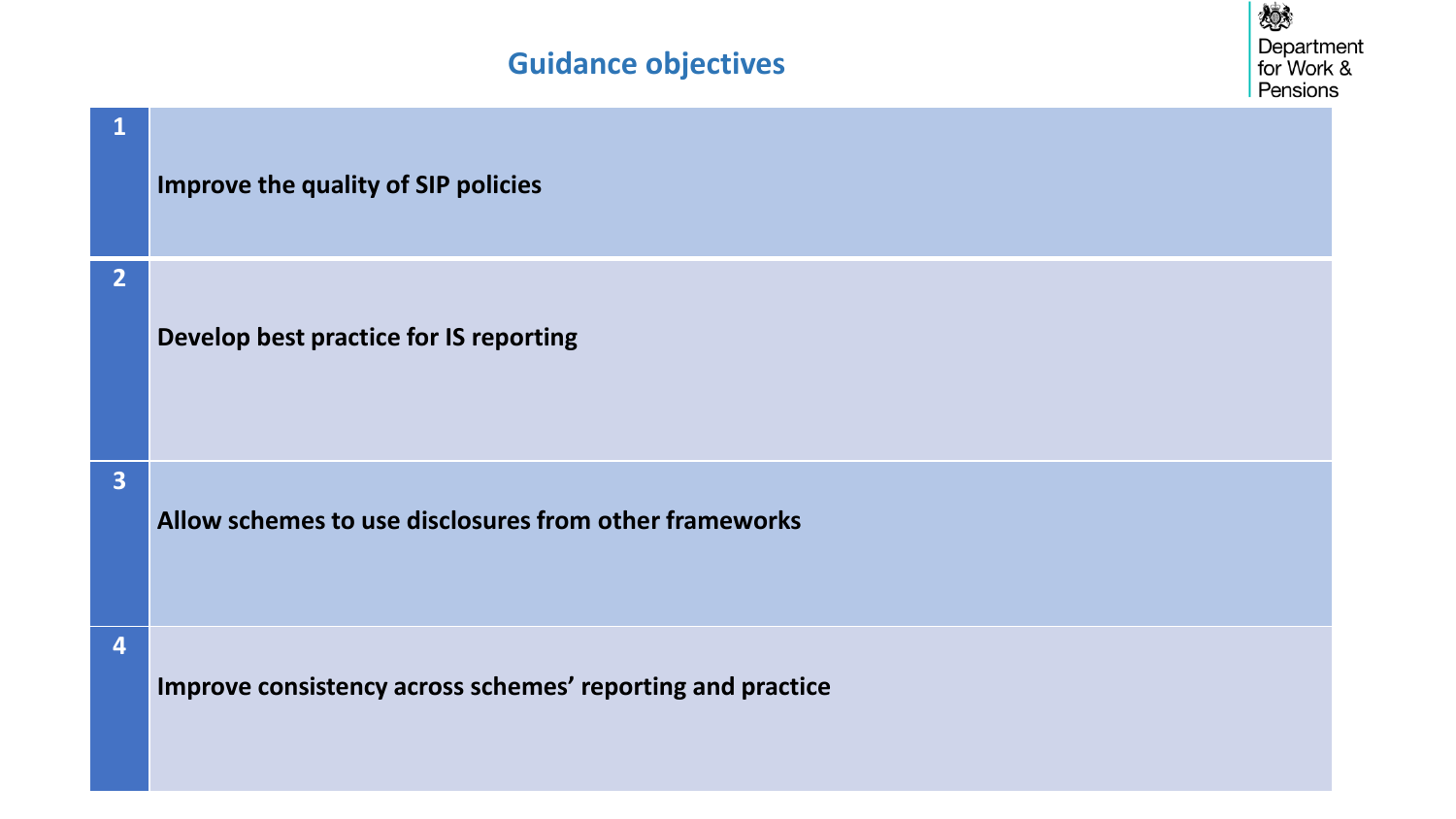### **Other stewardship initiatives**



- **Secretariat to the scheme-led Occupational Pension Schemes Council**
	- recommended by 2020 Asset Management Taskforce and launched in July 2021
	- drives stronger overall voice of trustees within the market, especially with service providers
	- forum for sharing experience, best practice, and research on effective stewardship
- **Taskforce on Pension Scheme Voting Implementation**
	- convened by MfPFI in 2020
	- published report and recommendations for Government, regulators, and industry
	- DWP has nine recommendations: the consultation and guidance take forward six of these